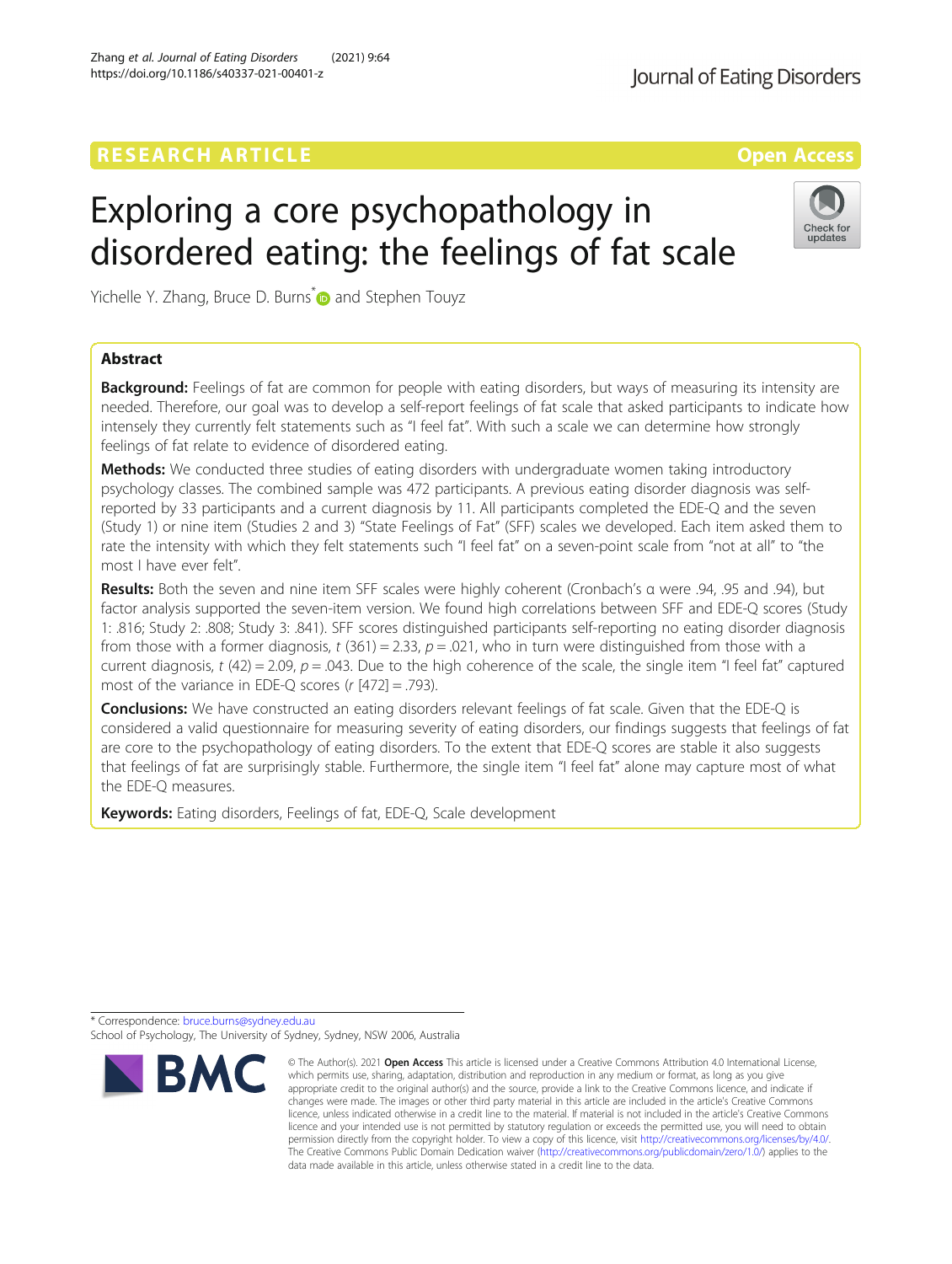#### Zhang et al. Journal of Eating Disorders (2021) 9:64 Page 2 of 11

## Plain English summary

Many people with eating disorders report feelings regarding fat. In this paper we developed a way to measure how intensely someone has such feelings and tested how strongly this was related to potentially having an eating disorder (as measured by the EDE-Q scale). Our questionnaire had seven items which asked how intensely a person felt statements such as "I feel fat". In three studies with a combined sample of 472 university women we found our scale to be reliable and that the association between our feelings of fat scale and EDE-Q scores was a .818 correlation. Thus, asking about the intensity of feelings of fat appears to be strongly associated with how likely someone is to have a potential eating disorder. This suggests that feelings of fat are an important element of eating disorders.

## Introduction

"I'm feeling (so) fat" is a phrase many women, and increasingly men, voice on a regular basis. Striegel-Moore, McAvay, and Rodin [[1\]](#page-9-0) presented evidence that feeling fat is a common phenomenon, El Ansari, Clausen, Mabhala and Stock [[2](#page-9-0)] found that over 60% of women (and almost 40% of men) in a sample of English and Danish students reported feeling "too fat" and Cooper, Deepak, Grocutt, & Bailey [[3\]](#page-9-0) found that feeling fat was present in those with and without a diagnosed eating disorder. In clinical settings, practitioners have observed that for people with an eating disorder feelings of fat are experienced with greater intensity and frequency, and can fluctuate significantly in very short periods of time (Cooper, et al. [[3\]](#page-9-0); Fairburn & Beglin [\[4](#page-9-0)]; Murphy, Straebler, Cooper, & Fairburn [[5](#page-9-0)]). Linardon et al. [\[6](#page-9-0)] reported high correlations between the single "I feel fat" item from the EDE-Q and that measure's restraint (.61) and eating concerns subscales (.58) for a sample of participants diagnosed with anorexia nervosa or bulimia nervosa. The "I feel fat" item accounted for unique variance even after taking into account diagnosis, depressive symptoms and scores on an over-evaluation scale. Linardon et al. point out that "feeling fat" has received scant research attention even though it is featured prominently in theoretical models of eating disorders (Fairburn, Cooper, & Safran [\[7](#page-9-0)]). They suggest that more research is needed and that scales for measuring such feelings need to be developed. In this paper we report the development of a feelings of fat scale and use undergraduate samples to test it across the full range of self-reported disordered eating as measured by the EDE-Q.

For many people with an eating disorder the feelings they have about fat are complex (Major, Viljeon, & Nel [[8\]](#page-9-0)). Early studies suggested that feeling fat can be largely driven by psychological factors (e.g., depressed affect, Tiggemann  $[9]$  $[9]$ ), and that it is different to being objectively overweight (Striegel-Moore et al. [\[1](#page-9-0)]). It has been posited that feelings of fat may be a mislabelling of other emotions as a result of body displacement, whereby individuals transform negative affect into feelings about the body (e.g., Bruch [[10\]](#page-9-0); Elderedge, Wilson & Whaley [[11\]](#page-9-0); Taylor & Cooper [\[12\]](#page-9-0); Coelho, Carter, McFarlane, & Polivy [[13\]](#page-9-0); McFarlane, Urbszat & Olmsted [\[14\]](#page-9-0); MacDonald [\[15](#page-10-0)]). Based on clinical observations, Murphy, at al. [[5\]](#page-9-0) speculate that negative emotions (such as depression, boredom, distress, anxiety, etc) or physical sensations (such as feeling full or bloated) may drive feelings of fat, rather than physical changes in fat itself.

Major et al. [[8\]](#page-9-0) used semi-structured interviews of seven women with an eating disorder diagnosis and who reported experiencing feeling fat in order to try to understand these feelings. All participants spoke about their awareness of both internal and external physical sensations and experiences, and analysis identified four superordinate themes: 1. Negative sense of self (e.g., "[Feeling fat] means … I'm incompetent, I'm lazy and I don't have self-control or self-discipline, that I'm physically unattractive, that I'm a bad person"); 2. Feeling out of control (e.g., "I'm not very good at being aware of my emotions … sometimes complicated difficult emotions get condensed in my mind into 'I feel fat'"); 3. Coping with feeling fat (e.g., "[When working] I didn't feel fat crawling up me, I didn't feel any of that, as long as the next day I was able to be up, at work early and perform"); 4. Making sense of feeling fat is complex (e.g., "I think I sort of attach it to a lot of different things [long pause] so it's difficult to pin down exactly what it is"). Six of the seven participants explained that it was hard to put into words their experience of feeling fat, and it is because of this complexity that we favour the term "feelings of fat" rather than "feeling fat" or "feelings of fatness." The latter two terms could be interpreted as just referring to feeling large, but "feelings of fat" captures the idea that people with an eating disorder can have complex emotions around fat. Feelings of fat does not impose a particular view as to what those feelings are, so this is the term we will use in this paper.

## Measuring feelings of fat

A major difficulty for evaluating the evidence regarding the role of feelings of fat in eating disorders is the variation in the ways feelings of fat have been measured,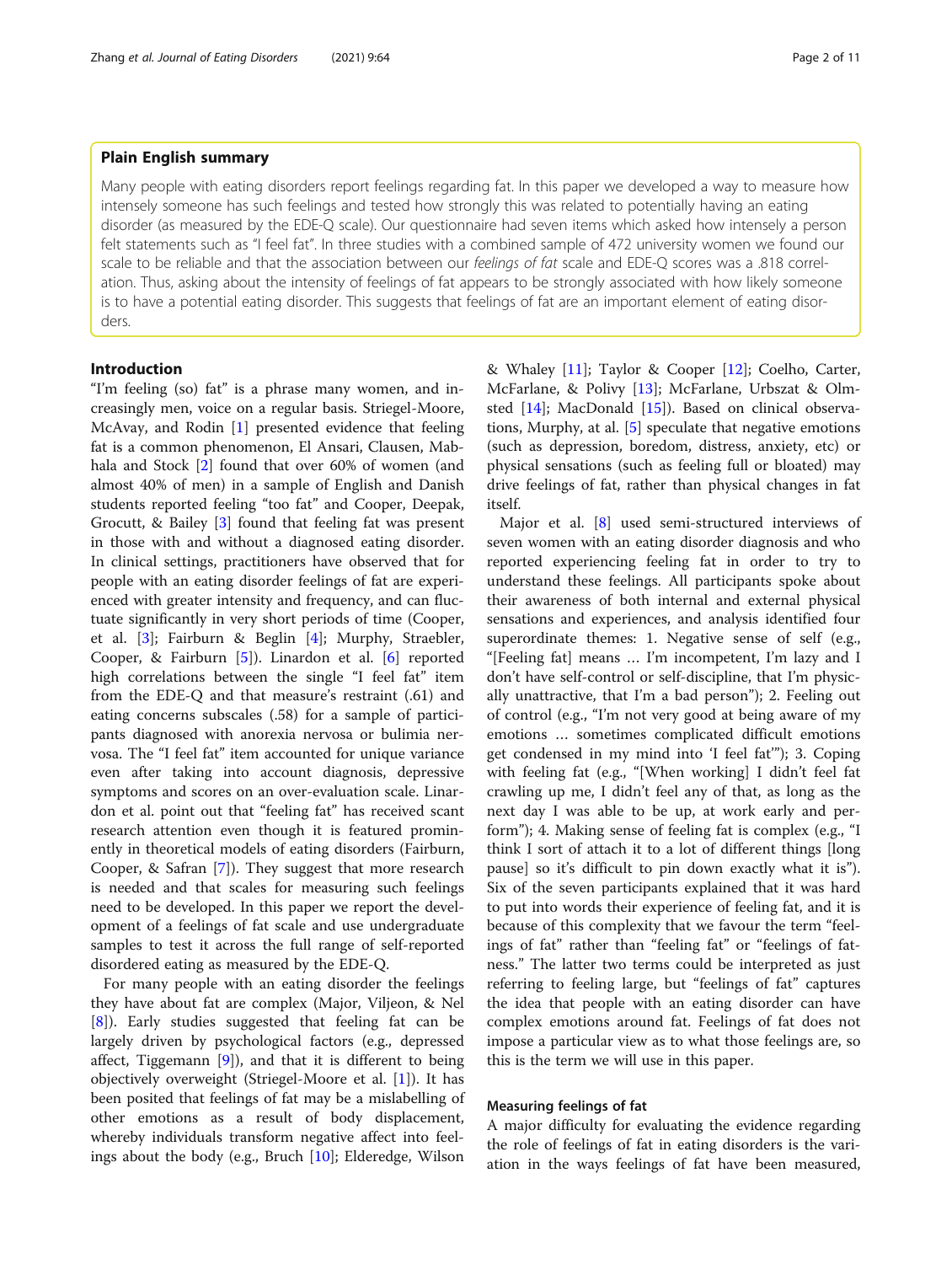which highlights the lack of a direct empirical measure for this construct. Sometimes indirect measures such as body dissatisfaction scales (e.g., Tiggemann [[9\]](#page-9-0); McFarlane et al. [[14\]](#page-9-0)), thought-shape fusion measures (e.g., Lobera, Santed, Rios, Prieto, Fernandez & Casals [\[16](#page-10-0)]) and implicit measures such as the Implicit Association Task (e.g., McDonald [\[15](#page-10-0)]) have been utilised in the measurement of feelings of fat. Whilst Striegel-Moore et al. [\[1](#page-9-0)] report having developed a seven-item fat questionnaire, the full scale was not described. Consequently, the main aim of the current research was to develop and validate a coherent scale that captures an individual's current feelings of fat, the State Feelings of Fat (SFF) scale. Following the work linking feelings of fat with emotion we assumed that such feelings can be measured like other emotions, that is, through self-report.

#### Approach

For this study we used samples of women studying at university. Linardon et al. [\[6](#page-9-0)] found evidence that degree of feeling fat could be differential for women diagnosed with an eating disorder, but an effective measure of feelings of fat should be related to degrees of disordered eating across the full spectrum of disordered eating. Therefore, an undergraduate university sample was better for scale development, although this might initially limit generalizability to populations beyond this group. We restricted the study to women because feelings of fat may play a different role for women than for men and so we focused our resources on women only. Whilst the question of what role feelings of fat plays for men is an interesting one, it is an issue we left for future studies.

Given the absence of existing validated feelings of fat scales against which to validate our scale, we needed to decide on a strategy for validating the SFF scale. One way to validate it was to test the hypothesis that the scale should correlate with measures of eating disorders. As discussed above, previous research has suggested that feelings of fat are associated with eating disorders. To this end, we utilised the EDE-Q (Fairburn & Beglin [\[17](#page-10-0)]) which is an easy to administer questionnaire for measuring disordered eating derived from the EDE (Cooper, Cooper, & Fairburn [[18](#page-10-0)]), and is widely used for assessing eating disorders (Berg, Peterson, Frazier & Crow [[19\]](#page-10-0)) although it is not without criticisms. Berg, et al.'s systematic review of the EDE-Q found that there is good evidence of its reliability and validity. Although it cannot be used to make a diagnosis itself, it has been found to strongly discriminate between people with or without an eating disorder diagnosis (Mond, Hay, Rodgers, Owen, and Beumont [\[20](#page-10-0)]; Mond, Myers, Crosby, Hay, Rodgers, Morgan, Lacey & Mitchell [\[21](#page-10-0)]; Aardoom, Dingemans, Slof Op't Landt & Van Furth [[22\]](#page-10-0)). Therefore, we considered the EDE-Q a useful measure against which to validate the SFF scale.

## Study 1

Our first version of the SFF consisted of seven statements. These were constructed by taking into account bodily sensations identified in Cooper et al. [[3](#page-9-0)] associated with feeling fat (such as "clothes feeling tighter", "feeling heavy", and "thighs are thick and heavy") which directly led to three items, from informal discussions with individuals who have eating disorders and from statements observed in publicly accessible social media platforms. These observations predated this study and were not part of a formal study, so we cannot report any specific findings. However, based on these informal observations, we identified broad items such as "I feel fat", and more specifically physical statements such as "I feel that my body is distended". For each statement participants indicated how intensely they felt each statement in the present moment. All scale items can be seen in Table [1.](#page-3-0) Our scale has some overlap with Striegel-Moore et al's [\[1](#page-9-0)] scale because the only two items they describe, "Do you feel fat now" and "How do you feel about your thighs", are similar to two of our items.

As well as the SFF participants completed the EDE-Q. As well as exploring the statistical properties of the SFF we tested how strongly it correlated with EDE-Q scores.

## Method

## **Participants**

139 women taking introductory psychology at the University of Sydney and 76 women taking introductory psychology at the University of NSW completed the experiment for partial course credit. Their average age was 18.9 years old  $(SD = 2.4)$  and 95% were 22 years old or younger. Participants had a mean BMI of  $21.9$  (SD = 3.77; Range 16.7 to 34.9). This and subsequent research involving University of Sydney students was approval by the University of Sydney Human Research Ethics Committee and research involving University of NSW students was approved by the UNSW Human Research Ethics Committee.

## **Materials**

We gave participants the 36-item EDE-Q (Fairburn and Beglin [\[17\]](#page-10-0)) and our State Feelings of Fat (SFF) scale. For the SFF scale participants were presented with a page on which was written "This scale measures how you feel right now about your body. On a scale of 1 to 7, with 1 being not at all and 7 being the most you have ever felt this way, please indicate the number under each question that most corresponds with how you are feeling right now, that is, in this present moment." They then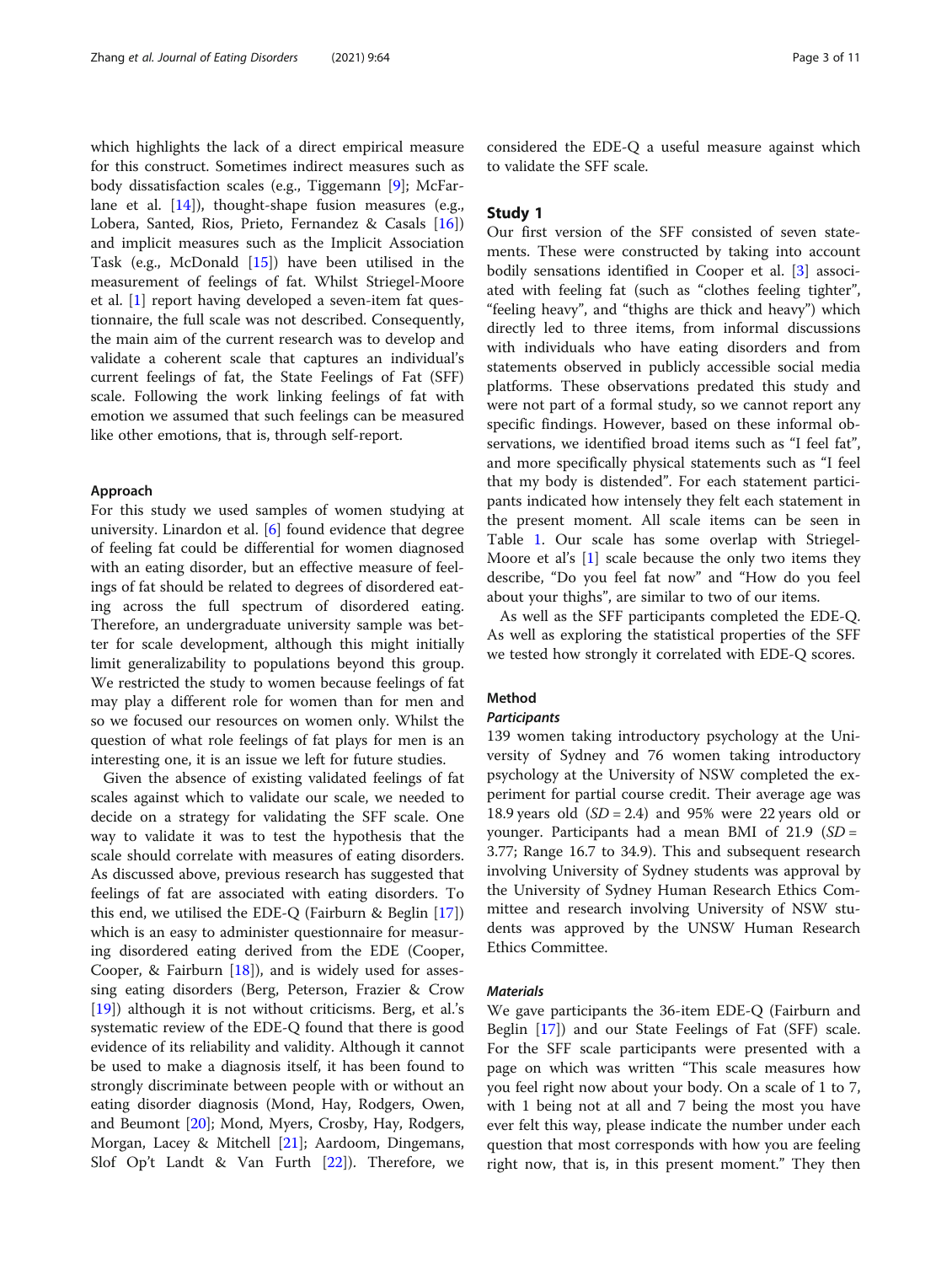|                                                                                                                                                               | EDE-O | SFF score | Item 1 | Item 2 | Item 3 | Item 4 | Item 5 | Item 6 | Item 7 |
|---------------------------------------------------------------------------------------------------------------------------------------------------------------|-------|-----------|--------|--------|--------|--------|--------|--------|--------|
| SFF score                                                                                                                                                     | .816  |           |        |        |        |        |        |        |        |
| 1. I feel that my clothes are tight                                                                                                                           | .553  | .715      |        |        |        |        |        |        |        |
| 2. I feel that my stomach is distended                                                                                                                        | .673  | .814      | .586   |        |        |        |        |        |        |
| 3. I feel that my face is round and chubby                                                                                                                    | .634  | .801      | .511   | .629   |        |        |        |        |        |
| 4. I feel my thighs are thick and heavy                                                                                                                       | .687  | .857      | .563   | .619   | .607   |        |        |        |        |
| 5. I feel my entire body is wide                                                                                                                              | .737  | .913      | .547   | .670   | .682   | .754   |        |        |        |
| 6. I feel big                                                                                                                                                 | .777  | .933      | .584   | .714   | .667   | .769   | .886   |        |        |
| 7. I feel fat                                                                                                                                                 | .791  | .920      | .579   | .673   | .668   | .762   | .858   | .906   |        |
| Mean                                                                                                                                                          | 2.26  | 3.18      | 2.59   | 3.27   | 3.28   | 3.79   | 3.11   | 3.05   | 3.19   |
| <i>SD</i>                                                                                                                                                     | 1.32  | 1.50      | 1.42   | 1.60   | 1.81   | 1.86   | 1.86   | 1.86   | 1.88   |
| Note. This table reports Pearson product-moment correlations, as are all the correlations reported in this paper. Spearman correlations would have tested the |       |           |        |        |        |        |        |        |        |

<span id="page-3-0"></span>Table 1 Means, standard deviations and correlation coefficient for SFF and EDE-Q scores as well as the seven individual SFF items used in Study 1. All correlations were statistically significant at  $p < .001$  (N = 213)

hypothesis of monotonicity rather than linearity (see de Winter, Gosling, & Potter [\[23\]](#page-10-0), for a discussion). Given that we are using EDE-Q to try to validate SFF, linearity is the appropriate hypothesis to test. In practice, Spearman correlations for this data differ very little from Pearson correlations

read the seven statements listed in Table 1 and for each the seven possible responses were numbered and labelled as follows: 1 'not at all', 2 'a little', 3 'slightly', 4 'moderately', 5 'strongly', 6 'extremely', 7 'the most I have ever felt'. We labelled the extreme end of the scale as 'the most I have ever felt before' because we wanted this scale to be able to capture the most intense feelings of fat that a participant can feel. We expected this response category to be rarely used. Note that whereas it is possible that someone who never felt fat at all could label their current feeling as 'the most I have ever felt before' we considered this interpretation of the response scale to be unlikely given the location of this response at the extreme right of the scale and the presence of responses that would less ambiguously capture such feelings.

## Procedure

Participants chose this study from an online menu of possible studies. In this menu this study was referred to as "How Do I Feel About My Body?" and the amount of course credit they would receive for completing the study was stated. The sign-up system only allowed women to see the study. Gender identification was based on self-identification in a pre-screen survey given to all members of the participant pool the first time they accessed the system. As part of the pre-screen survey, the University of Sydney students also completed the five-item SCOFF screen for eating disorders (Morgan, Reid, & Lacey [[24\]](#page-10-0)). Using these responses, we were able to bias our sample by manipulating the availability of time slots such that half our participants met the SCOFF criterion for having a potential eating disorder (i.e., responding yes to two or more SCOFF items) and half did not meet the criterion. A sample drawn more evenly across the spectrum of disordered eating will have better

statistical properties and thus be better for scale development.

Upon arriving at the lab participants read information about the experiment and, if they consented to participate, they completed the 36-item EDE-Q (Fairburn & Beglin [[17\]](#page-10-0)) and our SFF scale. The scales were given at the beginning of an experiment that tested other hypotheses than those that are the focus of this paper. We will not report the procedure that followed the completion of the scales, except that at the end of the experiment participants were weighed with a scale that did not show the participants their weight and they self-reported their height. A tape measure was available if they were not sure of their height.

After running the first 100 participants from the University of Sydney we added a question to the end of the procedure which asked whether the participant had a current or previous eating disorder diagnosis, or had never received a diagnosis of an eating disorder. Participants were not asked to specify the nature of any diagnosis and we could not verify their responses. Only a small number reported a current or previous diagnosis so we will not analyse them in Study 1. However, across all three studies reported here enough participants reported a diagnosis that we could analyse them, which we do below in the section in which we combined the samples.

## Results and discussion

Two participants did not complete all items, so they were excluded from the analysis. For each participant we calculated an EDE-Q global score in the standard way, which was to find their mean response to items 1–15 and 29–36 (this excludes items asking about the frequency of compensatory behaviours). Each item was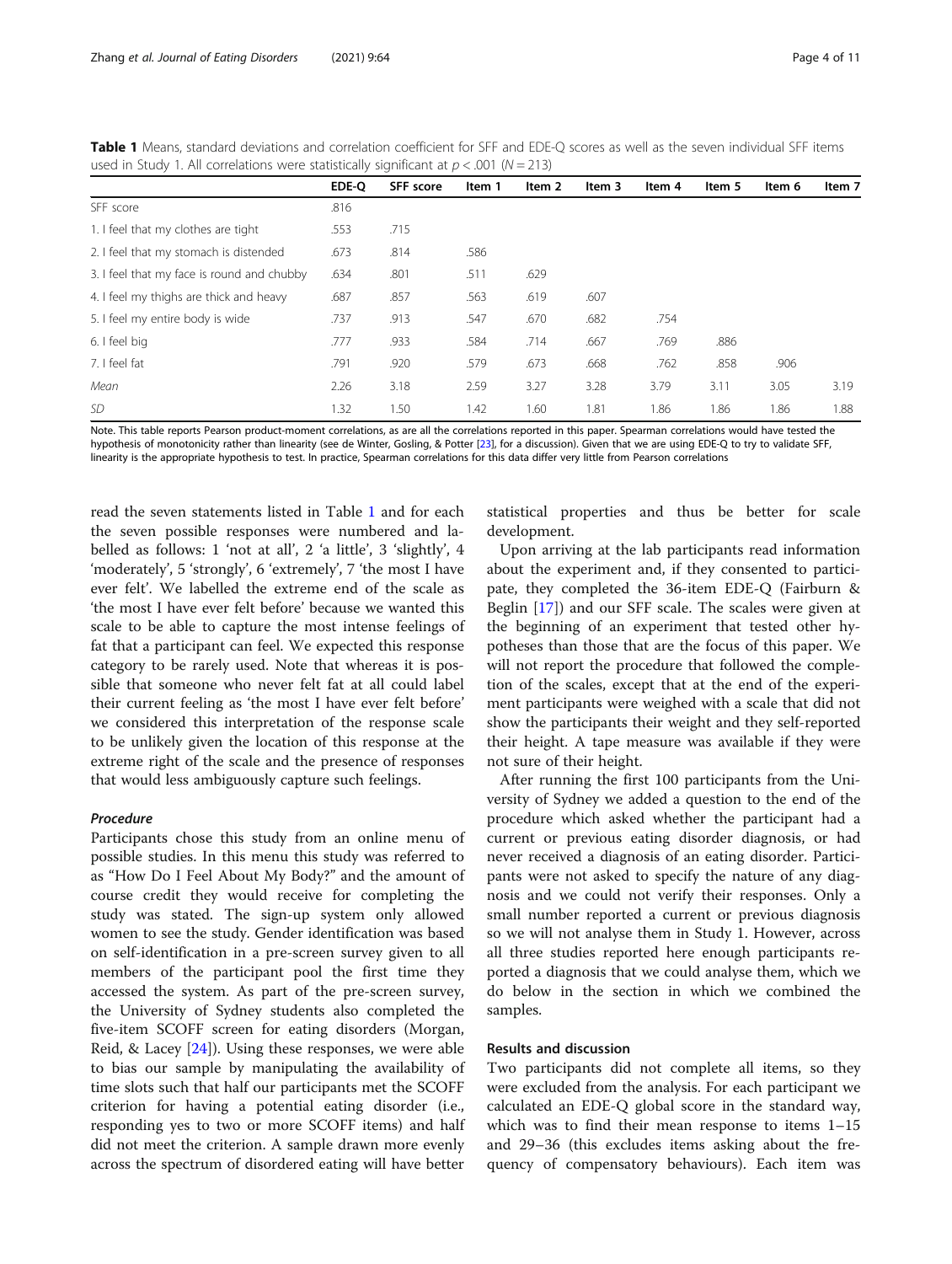scored on a scale of 0–6, so global EDE-Q scores were also in the range 0–6 (the range for this sample was 0.00 to 5.22). We used the global score although Linardon et al. [[6\]](#page-9-0) used two subscales of the EDE-Q because attempts to find statistically significant support for the subscales have failed (Aardoom et al., [\[22](#page-10-0)]; Mantilla, Birgegård & Clinton [\[25](#page-10-0)]). Although we collected responses to the compensatory behaviours questions on the EDE-Q we did not analyse this data because Linardon et al. found only weak relationships between them and their other measures. SFF scale scores were calculated by averaging a participant's responses (scored 1–7) over the seven items, and the full range of 1.00 to 7.00 was observed in this sample. Table [1](#page-3-0) presents the means of each of the EDE-Q and SFF scores, the means for each SFF item, and the correlations between all these measures.

Two notable finding about the SFF scale are clear from Table [1](#page-3-0). First, SFF scores are highly correlated with EDE-Q global scores such that SFF scores capturing over 66% of the variance in EDE-Q scores. Second, as can be seen from Table [1](#page-3-0), all SFF items were highly correlated; so, the SFF scale was highly coherent (Cronbach's  $\alpha$  = .94) indicating good reliability. Despite seemingly large variations in their wording, it was hard not to conclude that the SFF items are each largely measuring the same construct. So we appear to have evidence that our SFF scale was reliable and that it was valid in that it correlated very highly with EDE-Q scores.

The SFF scores also correlated with BMI,  $r(213) =$ 0.471,  $p < .001$ , which also correlated with EDE-Q global scores,  $r(213) = 0.360$ ,  $p < .001$ . However, accounting for the common variance of these two variables with BMI, the partial correlation of SFF with EDE-Q was only slightly reduced,  $r(213) = .786$ ,  $p < .001$ .

#### Study 2

Study 2 was an attempt to replicate the surprisingly high correlation between EDE-Q and SFF scores. However, we added items to the SFF scale.

In deciding how to label the responses to items on the SFF scale we chose to label the high end of the response scale "the most I have ever felt" with the expectation that such a response would rarely be used and thus the SFF would be sensitive to the full range of feelings of fat intensity. We expected it to be rare for a participant walking into the lab to describe any feeling as "the most I have ever felt", yet this extreme response was used quite regularly by participants in Study 1. For example, the "I feel fat" item drew this response from 11.5% of participants. Therefore, we were concerned that the SFF may effectively have a ceiling that would prevent it from being sensitive to the full range of feelings of fat. To address this possibility we added two additional items that would seem to be able to capture extremely heightened feelings of fat. In particular, the items tried to tap into the visceral, internal way that fat could be felt. We hoped that such items would add to the scale's discrimination.

## Method

## **Participants**

149 women taking introductory psychology at the University of Sydney participated for partial course credit. They were recruited in the same way as in Study 1 and again pre-screening responses to the SCOFF were used to bias the sample towards participants with evidence of potentially disordered eating. Their average age was 19.0 years old (SD = 2.26) and 95.9% were 22 years old or younger. Their mean BMI was  $21.4$  (SD = 2.97; Range 14.4 to 32.5). So the sample was is similar to that used in Study 1.

#### Materials and procedure

The materials and procedure were identical to Study 1, except that the SFF scale was augmented with two additional items: "8. I feel like the cells in my body are turning into fat" and "9. I feel like blobs of fat are attaching themselves to my body". These items were again derived from informal discussion with people with eating disorders and social media posts.

## Results and discussion

For each participant global EDE-Q and SFF scores were calculated as in Study 1, except that SFF scores were now averaged over nine items. The Table [2](#page-5-0) descriptive statistics and correlations for these scores for the items making up the SFF were very similar to Study 1, and EDE-Q and SFF scores were similarly highly correlation. If SFF was calculated based on just the seven items used in Study 1 the correlation was virtually identical, r  $(149) = .816$ ,  $p < .001$ . Therefore, we replicated the high correlation found in Study 1.

All SFF items, including the two new ones, were again highly correlated so they formed a highly coherent scale (Cronbach's  $\alpha$  = .95). Adding the two items to SFF did result in no participants having the maximum SFF score with its range being 1.00 to 6.86.

## Study 3

The two previous studies found that the SFF was a highly coherent scale to such an extent that a single item might capture most of the predictiveness of EDE-Q scores. The simple item "I feel fat" correlated with EDE-Q scores  $r(213) = .791$  in Study 1 and  $r(149) = .786$  in Study 2. However, this might be because it appeared on a page with all the other feelings of fat scale items. So, in Study 3 we tested whether isolating this one item and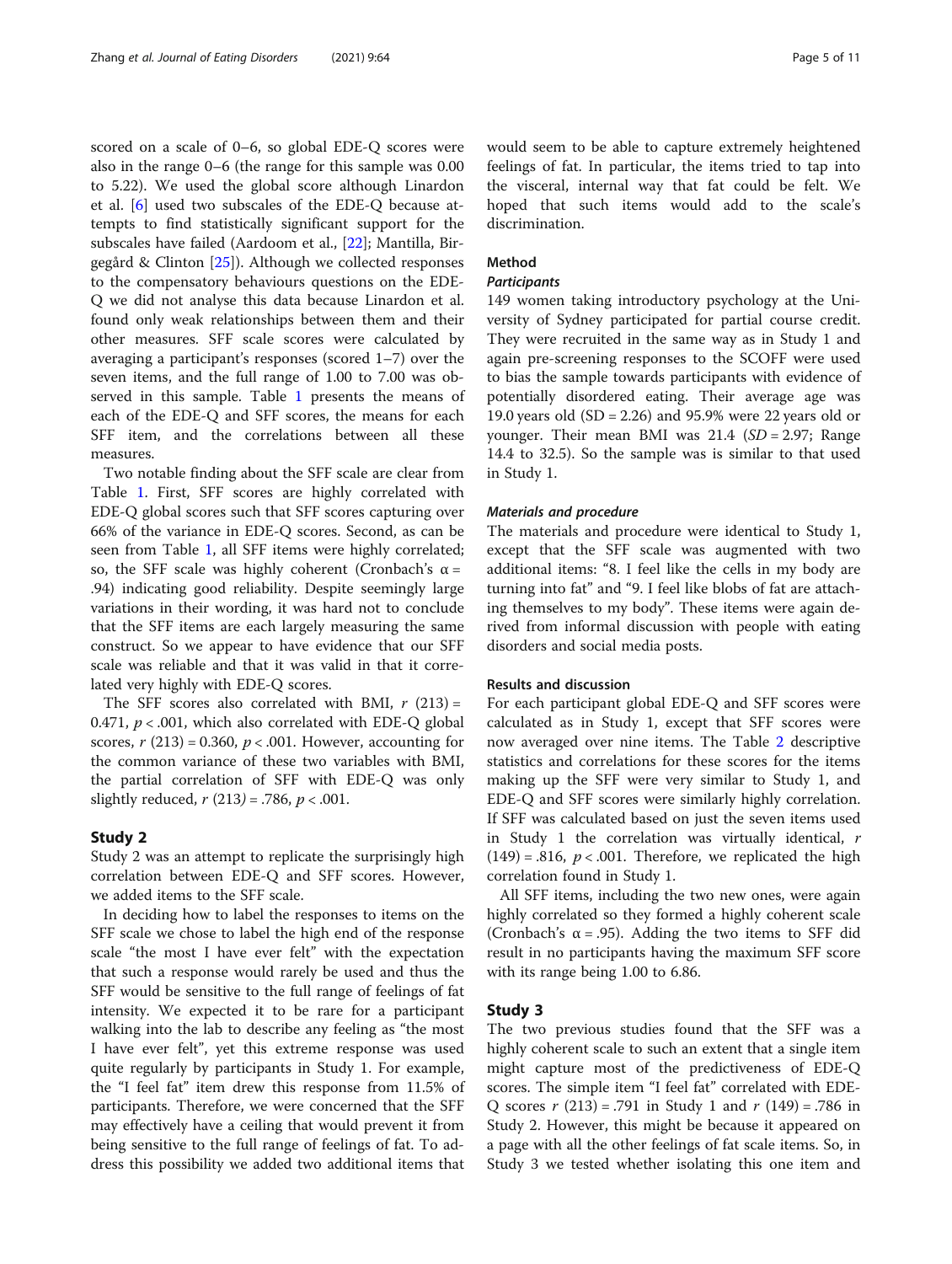<span id="page-5-0"></span>giving it either before or after the other items would affect its statistical characteristics. In addition, we sought to again replicate the high correlation of SFF with EDE-Q scores.

## Method

## **Participants**

110 women taking introductory psychology at the University of Sydney participated for partial course credit. Recruitment was the same as in Studies 1 and 2. Their average age was 19.7 years old  $(SD = 3.08)$  and 90.1% were 22 years old or younger. Their mean BMI was 21.5  $(SD = 3.00;$  Range 15.8 to 31.0).

#### Materials and procedure

The procedure was the same as Study 2 and used the nine item SFF scale. However, the "I feel fat" item was presented alone on a separate page to the other eight SFF items. Participants were randomly assigned by the computer presenting the materials to an Order factor with two levels, either Before or After conditions which determined whether the single "I feel fat" item was presented immediately before or after the other eight SFF items.

#### Results and discussion

For each participant EDE-Q and SFF scores were calculated as in Study 2. Table 2 shows that EDE-Q and SFF scores were again highly correlated,  $r(110) = .841$ ,  $p < .05$ . All SFF items were again highly correlated so they formed a highly coherent scale (Cronbach's  $\alpha$  = .94).

We examined the effect of order on the "I feel fat" item. Mean "I feel fat" ratings were slightly lower for *Before* condition participants ( $M = 3.21$ ,  $SD = 1.60$ ,  $N =$ 56) than for *After* condition participants  $(M = 3.57)$ ,  $SD = 1.76$ ,  $N = 54$ ), but the difference was not statistically significant, t  $(109) = 1.123$ ,  $p = .264$ . The correlation between EDE-Q scores and "I feel fat" was similar for the *Before*  $(r | 56] = .803)$  and *After*  $(r | 56] = .803$  $[54] = .847$ ) conditions,  $z = 0.706$ ,  $p = .24$ . These correlations were slightly higher than those between EDE-Q scores and this item in Study 1 and Study 2, so there was no evidence that separating the "I feel fat" item from the rest of the SFF scale lowered its association with EDE-Q scores.

#### Analysis across samples

The three studies established the validity of the SFF scale as a predictor of EDE-Q scores across the full range of EDE-Q scores. All studies used the same procedure (except for the addition of two items), recruited from equivalent pools of participants, and found virtually identical results. So, to address further questions we combined the samples for analysis.

For the combined sample the correlation between EDE-Q and SFF was high for the nine-item SFF, r  $(258) = .820$ , and for the seven-item version,  $r(472) =$ .818.

**Table 2** Means and standard deviations for SFF, EDE-Q scores and individual SFF items for Studies 2 ( $N = 149$ ) and 3 ( $N = 110$ ). Study 2 correlations are in the lower half of the table and Study 3 correlations in the upper half. All correlations statistically significant at  $p < .001$ 

|                                                                    | EDE-Q         | <b>SFF</b>                     | Item                     | Item 2        | Item<br>3                | Item<br>4                | Item<br>5                | Item<br>6                      | Item<br>7                | Item<br>8     | Item 9                   |
|--------------------------------------------------------------------|---------------|--------------------------------|--------------------------|---------------|--------------------------|--------------------------|--------------------------|--------------------------------|--------------------------|---------------|--------------------------|
| EDE-O                                                              |               | .841                           | .633                     | .679          | .643                     | .675                     | .775                     | .830                           | .824                     | .622          | .605                     |
| SFF score                                                          | .808          | $\qquad \qquad \longleftarrow$ | .764                     | .812          | .811                     | .822                     | .921                     | .932                           | .908                     | .758          | .738                     |
| 1. I feel that my clothes are tight                                | .525          | .678                           | $\overline{\phantom{a}}$ | .682          | .605                     | .567                     | .659                     | .674                           | .658                     | .448          | .450                     |
| 2. I feel that my stomach is distended                             | .693          | 775                            | .628                     | -             | .690                     | .592                     | .742                     | .751                           | .741                     | .464          | .411                     |
| 3. I feel that my face is round and chubby                         | .614          | .761                           | .416                     | .574          | $\overline{\phantom{m}}$ | .693                     | .692                     | .716                           | .687                     | .463          | .478                     |
| 4. I feel my thighs are thick and heavy                            | .693          | .875                           | .535                     | .656          | .640                     | $\overline{\phantom{m}}$ | .755                     | .753                           | .733                     | .515          | .500                     |
| 5. I feel my entire body is wide                                   | .742          | .925                           | .556                     | .656          | .701                     | .806                     | $\overline{\phantom{a}}$ | .915                           | .873                     | .623          | .611                     |
| 6. I feel big                                                      | .763          | .915                           | .561                     | .665          | .637                     | .775                     | .925                     | $\qquad \qquad \longleftarrow$ | .869                     | .649          | .627                     |
| 7. I feel fat                                                      | .786          | .927                           | .552                     | .687          | .672                     | .817                     | .877                     | .908                           | $\overline{\phantom{m}}$ | .637          | .586                     |
| 8. I feel like the cells in my body are turning into fat           | .589          | .793                           | .478                     | .499          | .494                     | .635                     | .654                     | .649                           | .670                     | -             | .875                     |
| 9. I feel like blobs of fat are attaching themselves to my<br>body | .590          | .698                           | .473                     | .489          | .527                     | .662                     | .679                     | .658                           | .689                     | .825          | $\overline{\phantom{0}}$ |
| Study 2 Mean (SD)                                                  | 2.39<br>(1.4) | 3.09<br>(1.5)                  | 2.81<br>(1.4)            | 3.38<br>(1.6) | 3.43<br>(1.8)            | 3.89<br>(1.9)            | 3.19<br>(2.0)            | 3.10<br>(2.0)                  | 3.19<br>(1.9)            | 2.56<br>(1.8) | 2.29<br>(1.8)            |
| Study 3 Mean (SD)                                                  | 2.49<br>(1.5) | 3.07<br>(1.5)                  | 2.94<br>(1.7)            | 3.44<br>(1.7) | 3.56<br>(2.0)            | 3.76<br>(1.9)            | 3.15<br>(1.9)            | 3.10<br>(1.9)                  | 3.39<br>(1.7)            | 2.37<br>(1.9) | 1.96<br>(1.6)            |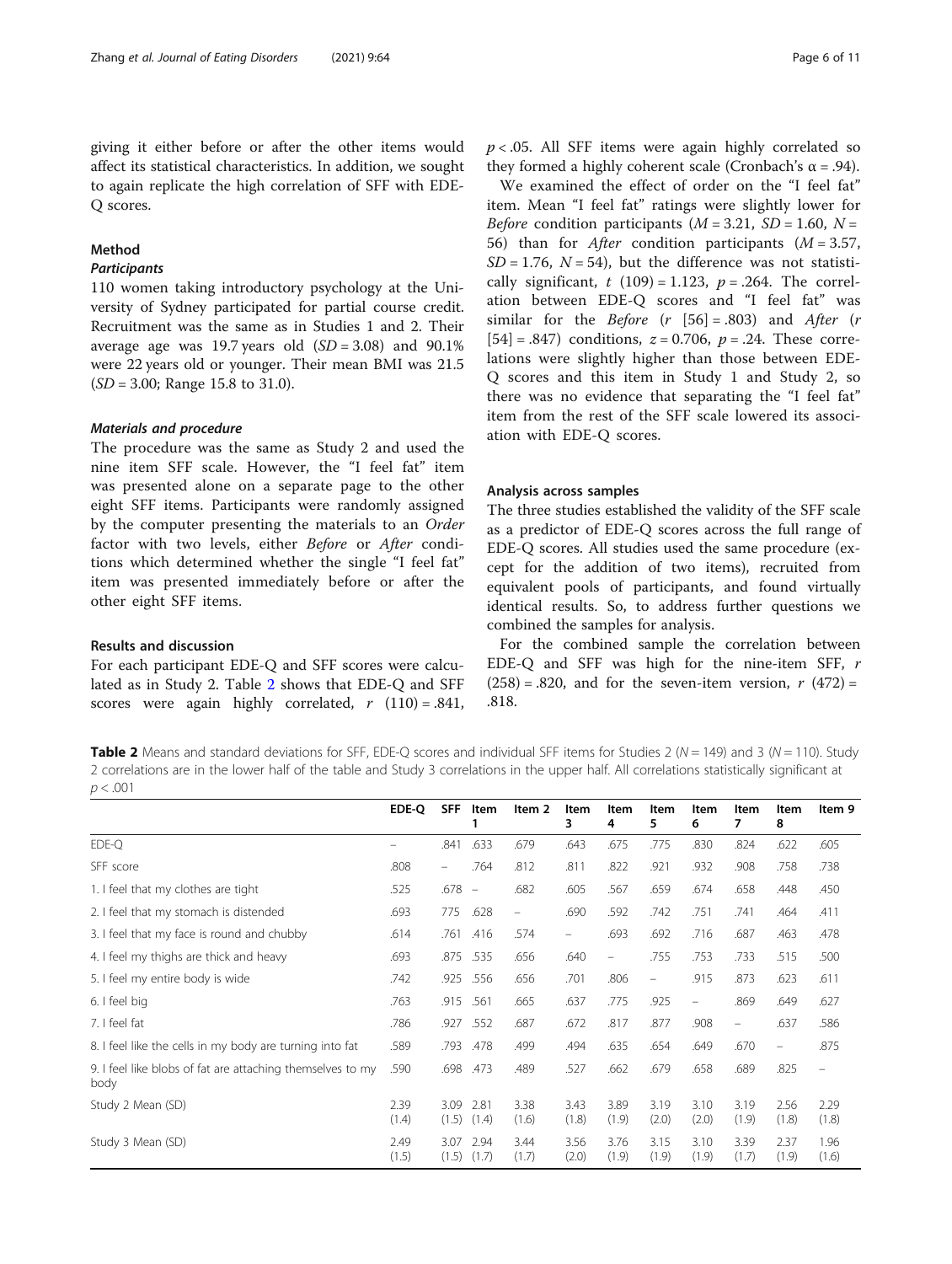<span id="page-6-0"></span>Table 3 Means for age, BMI, EDE-Q global scores and SFF scores (standard deviations in parentheses), plus the SFF correlation with EDE-Q global scores, for participants divided by their response to the diagnosis question (all correlations statistically significant,  $p < .05$ )

|                               | Never diagnosed $(N = 328)$ | Former diagnosis $(N = 33)$ | Current diagnosis $(N = 11)$ |
|-------------------------------|-----------------------------|-----------------------------|------------------------------|
| Age                           | 19.3(2.7)                   | 19.15 (1.62)                | 19.73 (2.97)                 |
| BMI                           | 21.78 (3.10)                | 22.05 (2.95)                | 22.03 (4.42)                 |
| EDE-Q global                  | 2.21(1.30)                  | 3.14(1.48)                  | 4.46(0.70)                   |
| SFF score                     | 3.16(1.49)                  | 3.80 (1.79)                 | 5.01(1.19)                   |
| Correlation of SFF with EDE-Q | .800                        | .869                        | .632                         |

## Diagnoses and SFF

Our samples were all recruited from first year psychology classes and fortunately there were only a small number of participants with diagnosed eating disorders in each sample. However, by combining across studies we had an analysable sample of participants who had received an eating disorder diagnosis. Out of 376 participants, 11 (2.9%) reported a current diagnosis of an eating disorder, 33 (8.8%) reported a former diagnosis, and 332 (88.3%) reported no diagnosis. We could not verify the accuracy of these self-reports and given how high were the EDE-Q scores of some participants who reported no diagnosis it was likely that some participants chose not to report a diagnosis or were diagnosable. However, we believe there was enough validity to participants' responses to allow us to contrast these groups. All participants asked the diagnosis question completed at least the first seven items of the SFF, so we will use the seven-item SFF scores for this analysis.

Table 3 shows that there was little difference between diagnosis groups in terms of age or BMI. Unsurprisingly the never diagnosed group had a lower mean EDE-Q score than the former diagnosis group,  $t$  (361) = 3.89,  $p < .001$ . In turn, the former diagnosis group had lower EDE-Q scores than the current diagnosis group,  $t(42)$  = 2.84,  $p < .001$ . The same pattern was present for mean SFF scores with the never diagnosed group lower than the former diagnosis group,  $t(361) = 2.33$ ,  $p = .021$ , who in turn had lower SFF scores than the current diagnosis group,  $t(42) = 2.09$ ,  $p = .043$ .

As can be seen from Table 3, EDE-Q and SFF were highly correlated even within the former and currently diagnosed groups. Thus, even for participants reporting a clinical diagnosis of an eating disorder their SFF scores are highly predictive of their degree of disordered eating, similar to what Linardon et al. [[6\]](#page-9-0) found for a group with anorexia nervosa and bulimia nervosa diagnoses. The lower correlation for the currently diagnosis group compared to the other two could largely be a product of the restricted range of SFF scores for them. The minimum SFF score for participants with a current diagnosis was 2.86 but nine out of eleven such participants had scores above 4.7 (where 5 represents "strongly").

## Feeling of fat across demographic categories

A limitation of our studies was that all participants were undergraduate women in Sydney which raises questions about the generalizability of our results. We acknowledge this as a limitation, however there was some heterogeneity in our samples, in particular, the ethnic background of our participants was somewhat varied.

The majority of our sample were native English speakers but there was a large number of participants with non-English speaking backgrounds in our study. The largest non-native English speaker group in our studies were those reporting that Chinese was their first language, although we don't know which of these were Australian residents from immigrant families and which were non-residents studying on student visas. There have been a large number of Chinese immigrate to Australia over the last 30 years and a large number of students from China study at the University of Sydney. The 99 Chinese native speakers reported a similar correlation between SFF (based on the first seven items)

Table 4 Eigenvalues, percent variance explained for the two extracted factors, together with factor loading for SFF items 1–9 after rotation

|                   | Factor 1 | Factor 2 |
|-------------------|----------|----------|
| Item 1            | .688     | $-.010$  |
| Item <sub>2</sub> | .890     | $-.136$  |
| Item 3            | .769     | $-.021$  |
| Item 4            | .773     | .082     |
| Item 5            | .863     | .096     |
| Item 6            | .861     | .096     |
| Item 7            | .843     | .107     |
| Item 8            | .060     | .857     |
| Item 9            | $-.001$  | .935     |
| Eigenvalues       | 6.218    | 0.873    |
| % of variance     | 69.1%    | 9.7%     |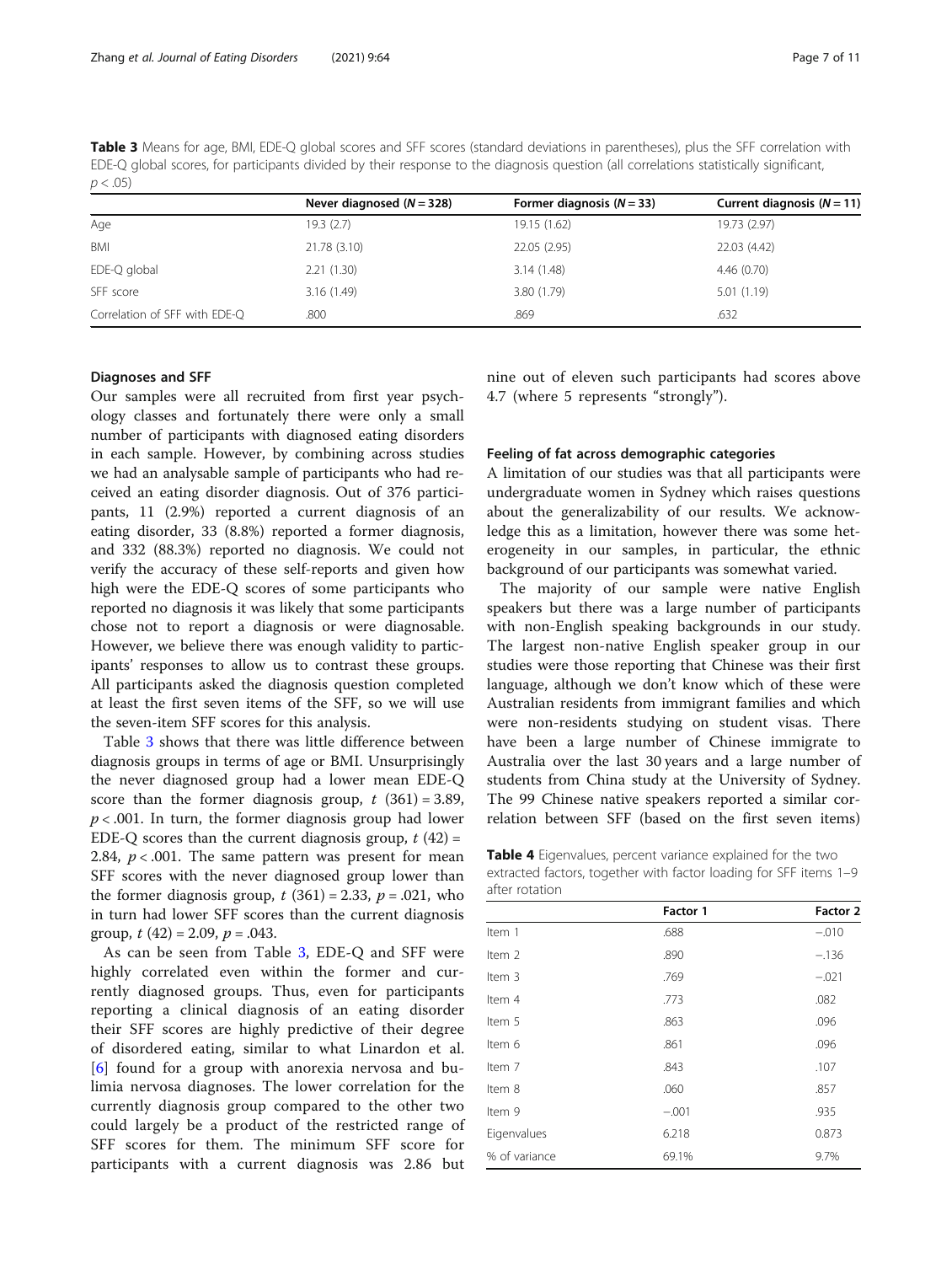and EDE-Q ( $r$  [99] = .800) as the full sample ( $r$  [472] = .818). Therefore, there is some evidence that our findings generalize to Chinese speaking students.

## Which items do we need for the SFF?

The high coherence of the SFF scale and the items' high inter-correlations suggests that perhaps not all nine items were necessary. To see if we could trim the number of items, we conducted a factor analysis to see if items may load on different factors.

Using the data for the nine-item version of the SFF from Studies 2 and 3, a principal axis factor analysis was conducted using IBM SPSS Version 26 with oblique rotation (oblimin). The Kaiser-Meyer-Olkin measure verified the sampling adequacy, KMO = .916, and KMO values for individual items of at least .844. The first factor accounted for 69.1% of total variance and is the only one with an eigenvalue above 1.0, but the scree plot supported retaining two factors. Table [4](#page-6-0) shows the loadings for each factor after rotation.

This analysis found that there was one dominant factor that accounted for most of the variance in the item responses, but that the two items we added in Study 2 may load on a separate factor. These two items have lower item correlations with EDE-Q scores in Table [2](#page-5-0) than the other seven, suggesting that they may be less effective items. This suggests we should drop these items from the SFF.

## Could a single item be used?

The factor analysis of the SFF in Table [4](#page-6-0) found that a single factor accounting for most of the variance in EDE-Q scores, and that all seven items loaded very highly on this factor. This raises the question of whether we could measure feelings of fat with just the simplest item "I feel fat", which correlates .793 with EDE-Q scores in the combined sample.

The high correlation of "I feel fat" with EDE-Q scores suggest that they map strongly to each other. The strong mapping of responses to this item to different levels of EDE-Q scores is illustrated in Table 5 which shows the means and standards of EDE-Q scores for participants giving each level of response to the "I feel fat" item. Each increased level of response was associated with a clear increase in mean EDE-Q scores.

This analysis raises the intriguing possibility that this single item alone could be used to screen participants likely to have high EDE-Q scores and thus likely to have a diagnosable eating disorder. Aardoom et al. [\[22](#page-10-0)] and Mond et al. [[21\]](#page-10-0) found evidence that an EDE-Q global score greater than 2.8 was the best discriminator between people with and without an eating disorder. Based on this criterion, Table 5 suggests that a response to "I feel fat" of at least "strongly" could be a potential screen for an eating disorder.

## "I feel fat" verse "Have you felt fat"

Feelings of fat was assessed by Linardon et al. [\[6](#page-9-0)] using the item from the EDE-Q that directly addresses it: "Have you felt fat?" Like all EDE-Q items, participants answered this in terms of number of days this occurred in the last 28 days (from "no days" to "every day"). In contrast, SFF asked about current intensity, so they ask about very different time scales. However, the single EDE-Q item correlated very highly with the seven-item SFF,  $r$  (472) = .792,  $p < .001$ . The EDE-Q item was also correlated highly with the single SFF item "I feel fat" despite the difference in time scale,  $r(472) = .815$ ,  $p < .001$ , suggesting that intensity and frequency of feeling fat were highly correlated. Our examination of this EDE-Q item was theoretically driven, not a quest to find the highest correlated single items, but in our sample this item had the highest correlation of any single EDE-Q item with EDE-Q global scores,  $r(472) = .838$ ,  $p < .001$ .

## **Discussion**

The initial goal of this study was to develop a scale for measuring an individual's current state of feelings of fat. We have succeeded in creating a coherent seven item scale for measuring this. However the most surprising finding to emerge from our studies was just how highly correlated feelings of fat were with EDE-Q scores, which are considered a valid measure of disordered eating. To give some context to the combined sample .818 correlation we found for the SFF, it is higher than the correlation between the most common intelligence tests, the WAIS, Stanford-Binet and Raven's Progressive Matrices (Guertin, Ladd, Frank, Rabin, & Hiester [\[26](#page-10-0)]). Therefore the correlation was high enough to suggests that our SFF scale and the EDE-Q are measuring the same underlying construct. The EDE-Q also asks directly about feeling fat, but this item is just one item amongst

**Table 5** Mean EDE-Q global scores for each level of response to "I feel fat" (total sample 472)

| Response: | not at all | a little | slightly | moderately | strongly | extremely | the most I have ever felt |  |  |
|-----------|------------|----------|----------|------------|----------|-----------|---------------------------|--|--|
| Mean      | 0.98       |          | 2.19     | 2.74       | 3.57     | 3.97      | 4.36                      |  |  |
| <b>SD</b> | 0.77       | 0.82     | 0.90     | 0.94       | 0.86     |           | 0.79                      |  |  |
| N         |            |          | 56       | 86         | 60       | 46        |                           |  |  |
|           |            |          |          |            |          |           |                           |  |  |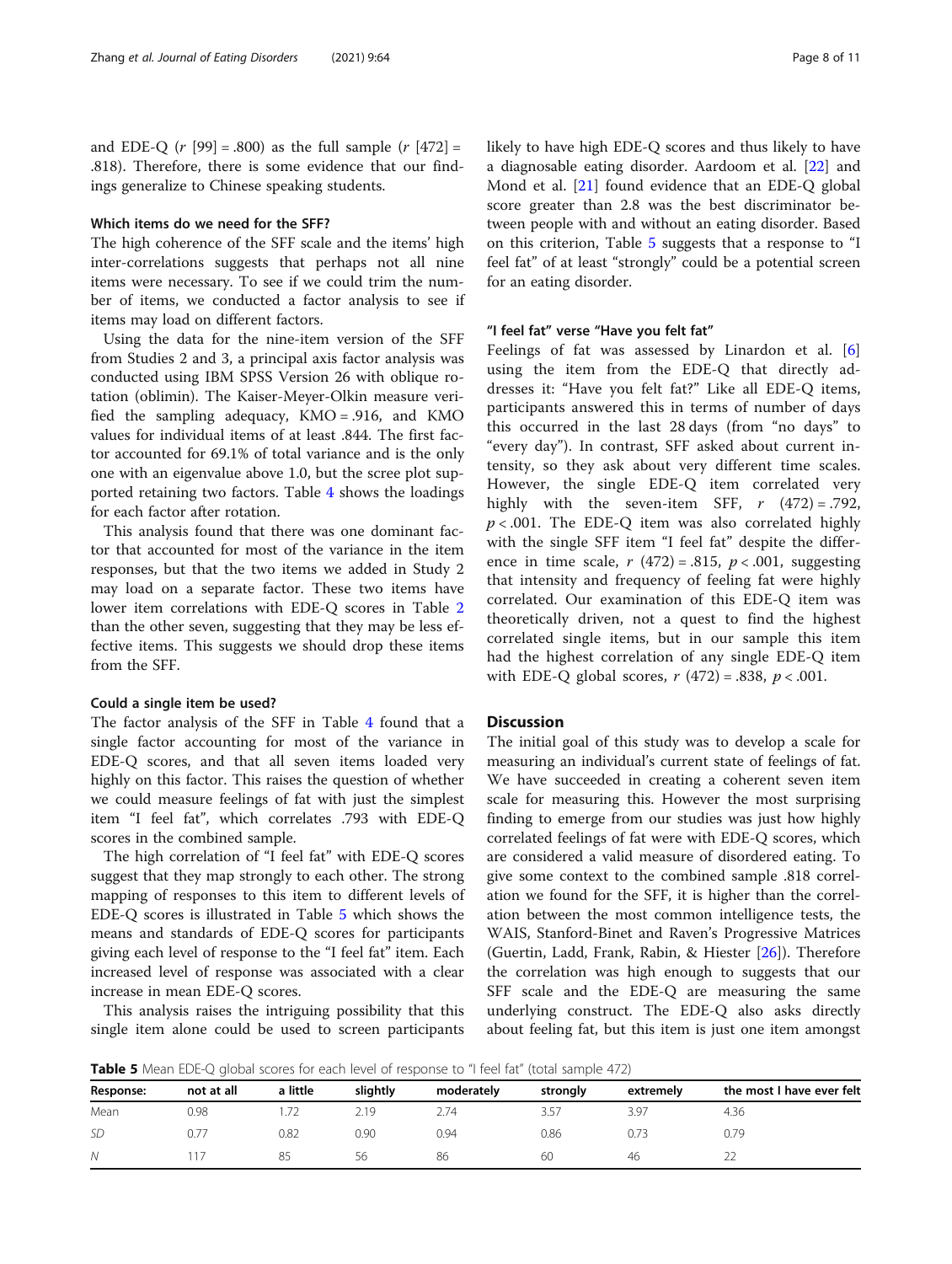items that variously address restraint, eating concerns, weight concerns and shape concerns. Yet participants' responses to this one item captured most of the variance in the full EDE-Q scale. To the extent that the EDE-Q is a valid indicator that someone may have an eating disorder, our results together with Linardon et al's [[6\]](#page-9-0) results imply that feelings of fat are more central to eating disorders than has been recognized. It may not be surprising that participants with high EDE-Q scores or having a diagnosis of an eating disorder had high feelings of fat scores. However, our results also showed that despite the evidence that feeling fat is wide-spread in our culture (Striegel-Moore, et al. [\[1](#page-9-0)]), women not presenting evidence of an eating disorder (as indicated by low EDE-Q scores) were clearly distinguished by much less intense feelings of fat.

Another implication of the high correlation between feelings of fat and EDE-Q scores is that it suggests that degree of feelings of fat are more stable than suggested by Fairburn [[4\]](#page-9-0). The EDE-Q is designed to measure a stable characteristic of a person (evidence of the presence of an eating disorder) yet SFF items asking about feelings right now are correlated highly with this presumably stable measure. However, even if feelings of fat are stable, this does not mean that they are always front of mind. These feelings may always be there ready to be made explicit by events or a questionnaire.

If feelings of fat are stable and central to disordered eating behaviour then the question of exactly what feelings of fat are and what role they play in eating disorders rises in importance. In the EDE-Q the item "I feel fat" fell on the shape concern subscale identified by Fairburn [[4\]](#page-9-0). Our SFF scale has items asking about the participants feelings about their stomach and about their thighs, and similarly Garner, Olmstead and Polivy's [[27](#page-10-0)] Eating Disorder Inventory has question about these body parts that fall on their body dissatisfaction subscale. However, Linardon et al. [[6\]](#page-9-0) suggest that evidence is growing that there are distinct attitudinal components of body image that may function differently with regard to eating disorders. Exactly how feelings of fat fit within these distinctions is an issue requiring more exploration, as is the complexity that Major et al's [[8\]](#page-9-0) qualitative study points to for such feelings.

Our theoretical motivation for focusing on feelings of fat was that it could be a substitute for emotions. A more general framework for the idea that escape from emotions could play a key role in eating disorders was explored by Heatherton and Baumeister [[28\]](#page-10-0). They proposed that binge eating may be an escape from a selfawareness that has brung the sufferer feelings of threat, anxiety or depression. They also discuss perceptions of fatness but as a cause rather than a substitute for such anxieties. Our results and other recent finding regarding feelings of fat suggest that it is time to explore more carefully the role they may play in disordered eating. By provide a scale to measure feelings of fat, this paper can help that exploration.

## Limitations

One limitation of the SFF was that SFF items are selfreport, but this is also true for the EDE-Q which has been extensively validated (Berg et al. [[19](#page-10-0)]). Ideally, we would like to develop measures of feelings of fat that would be less subjective. A more critical limitation of our findings is that all our participants were female university students in Sydney, which raises the question of how generalizable our results are. However, there was some diversity within our sample which regards to ethnicity, and our results stood up across this variable. There is a need to investigate the SFF scale in a nonuniversity sample.

Although the high Cohen's kappa results indicate that our scale is reliable, we did not examine test-retest reliability. This was because we intended the scale to be a state measure which we expected to fluctuate over time. The high correlation between SFF and EDE-Q scores suggest both that SFF is more stable than expected, and that SFF would have reasonable test-retest reliability. However this needs to be tested. Whether we failed to construct a state measure, or the SFF is a state measure of a state that is usually stable, will require more research.

Another possible limitation is that we only used the EDE-Q as our measure of disordered eating, whereas there are a number of other measures we could have included. The EDE-Q is often used as the sole measure of eating disorder symptoms in research into eating disorders (Luce, Crowther and Pole [\[29\]](#page-10-0); Mond, Hay, Rodgers and Owen [[30\]](#page-10-0)). However whether the SFF would correlate as highly with other measures of eating disorders is a question needing further investigation.

## Clinical significance

Our results have potentially important clinical implications. Our analysis of participants reporting a current or former diagnosis of an eating disorder found that not only did these groups have higher SFF scores than those reporting never having been diagnosed, but that those reporting a former diagnosis had lower SFF scores than those reporting a current diagnosis. Assuming that participants reporting former diagnoses are no more or less honest than those reporting a current diagnosis or no diagnosis, there are two possible explanations for this difference: 1) Those reporting a former diagnosis would have had SFF scores similar to participants with a current diagnosis when their own diagnosis had been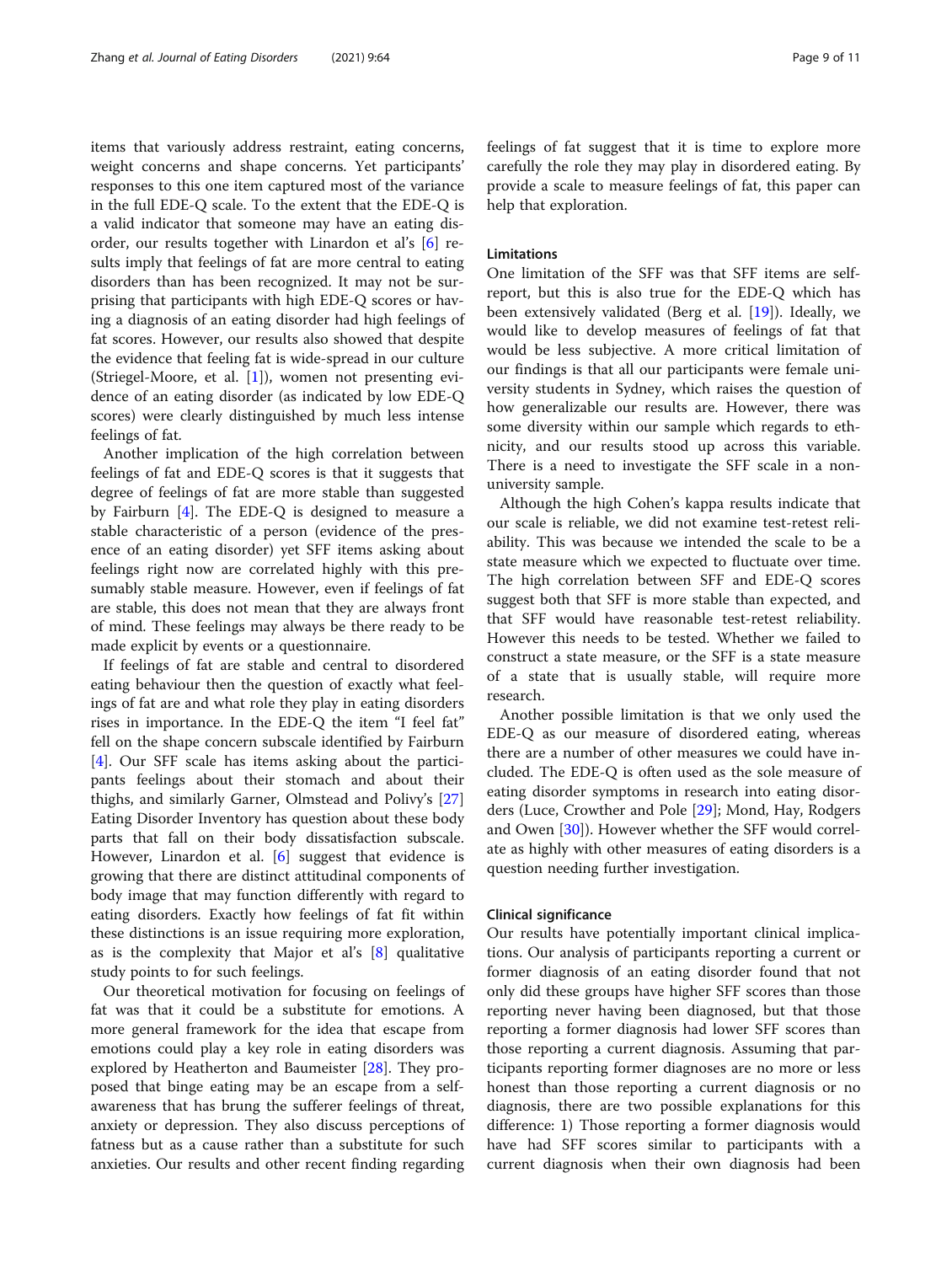<span id="page-9-0"></span>current, which implies that feelings of fat are a marker of degree of recovery from an eating disorder; 2) Those who reported a former diagnosis had similar SFF scores to those they have now even when they had a current diagnosis, which implies that SFF scores are predictive of prognosis. Either possibility could be important from a clinical perspective but determining which accounts for the data will require further research.

The possibility of clinical applications of measures of feelings of fat raises the question of whether feelings of fat are only indicative of an eating disorder or whether they play a direct role in the development and maintenance of an eating disorder. It has been proposed that feelings of fat play a maintenance role in eating disorders (Fairburn  $[4]$ ), so our results are consistent with that approach. Therefore, therapy targeting feelings of fat could be a useful part of treating eating disorders. Future research is necessary to address this question.

Our finding that feelings of fat are highly predictive of EDE-Q scores, and by extension eating disorders, may also have practical implications for screening for eating disorders. An intriguing implication of our results is that even the single item "I feel fat" may be a useful screen for potential eating disorders. This requires further exploration.

## Conclusions

In summary, our study developed a valid and coherent scale for measuring feelings of fat. Using this scale, we found that for three sample of university undergraduate women feelings of fat correlated extremely highly with evidence of disordered eating as measured by the EDE-Q. This finding has important clinical and theoretical implications, because it argues for feelings of fat having a central role in eating disorders. Our results suggest that further research into feelings of fat may yield useful insights into eating disorders.

#### Abbreviations

ED: Eating Disorder; BMI: Body Mass Index; EDE-Q: Eating Disorders Examination – Questionnaire; SFF: State Feelings of Fat

## Acknowledgments

We would like to acknowledge Lenny Vartanian for assistance with Study 1.

#### Authors' contributions

YYZ was involved in study conception, design, data curation, data and analysis and/or interpretation, manuscript preparation and revisions, and has approved this draft. BDB was involved in study conception, design, data curation, data and analysis and/or interpretation, manuscript preparation and revisions, and has approved this draft. ST was involved in study conception, design, data interpretation, manuscript preparation and revisions, and has approved this draft.

## Funding

Not applicable.

#### Availability of data and materials

The data that support the findings of this study are available on request from the corresponding author.

## **Declarations**

#### Ethics approval and consent to participate

Ethics approval for the study was provide by The University of Sydney Human Research Ethics committee (Project number: 2014/083) and the UNSW Human Research Ethics Committee (for Study 1). All participants gave their consent to participate before starting the study.

#### Consent for publication

Not applicable.

#### Competing interests

The first two authors declare that they have no competing interests. Stephen Touyz is a co-editor of this journal. Also, he has received honoraria from Shire/Takeda for commissioned reports and public speaking engagements. He is the Chair of their Australian Clinical Advisory Committee for Binge Eating Disorder. He has been the recipient of a research grant from Shire and has been awarded travel grants. He has received royalties from Hogrefe and Huber, McGraw Hill and Taylor and Francis for published books/book chapters. He is a consultant to WW (Weight Watchers).

## Received: 28 August 2020 Accepted: 26 March 2021 Published online: 02 June 2021

#### References

- 1. Striegel-Moore R, McAvay G, Rodin J. Psychological and behavioural correlates of feeling fat in women. Int J Eat Disord. 1985;5:935–47.
- 2. El Ansari W, Clausen SV, Mabhala A, Stock C. How do I look? Body image perceptions among university students from England and Denmark. Int J Environ Res Public Health. 2010;7(2):583–95. [https://doi.org/10.3390/](https://doi.org/10.3390/ijerph7020583) [ijerph7020583.](https://doi.org/10.3390/ijerph7020583)
- 3. Cooper MJ, Deepak K, Grocutt E, Bailey E. The experience of 'feeling fat' in women with anorexia nervosa, dieting and non-dieting women: an exploratory study. Eur Eat Disord Rev. 2007;15:366–72.
- 4. Fairburn CG. Cognitive behavioral therapy in eating disorders. Chichester, UK: Guildford Publications; 2008.
- 5. Murphy R, Straebler S, Cooper Z, Fairburn CG. Cognitive behavioural therapy for eating disorders. Psychiatric Clin North Am. 2010;33(3):611–27. [https://](https://doi.org/10.1016/j.psc.2010.04.004) [doi.org/10.1016/j.psc.2010.04.004.](https://doi.org/10.1016/j.psc.2010.04.004)
- 6. Linardon J, Phillipou A, Castle D, Newton R, Harrison P, Cistullo LL, et al. Feeling fat in eating disorders: testing the unique relationships between feeling fat and measures of disordered eating in anorexia nervosa and bulimia nervosa. Body Image. 2018;25:163–7.
- 7. Fairburn CG, Cooper Z, Shafran R. Cognitive behaviour therapy for eating disorders: a transdiagnostic theory and treatment. Behav Res Ther. 2003; 41(5):509–28. [https://doi.org/10.1016/S0005-7967\(02\)00088-8.](https://doi.org/10.1016/S0005-7967(02)00088-8)
- 8. Major L, Viljoen D, Nel P. The experience of feeling fat for women with anorexia nervosa: an interpretative phenomenological analysis. Eur J Psychother Counselling. 2019;21(1):52–67. [https://doi.org/10.1080/1364253](https://doi.org/10.1080/13642537.2018.1563909) [7.2018.1563909](https://doi.org/10.1080/13642537.2018.1563909).
- Tiggemann M. "Thinking" versus "feeling" fat: correlates of two indices of body image dissatisfaction. Aust J Psychol. 1996;48(1):21–5. [https://doi.org/1](https://doi.org/10.1080/00049539608259501) [0.1080/00049539608259501](https://doi.org/10.1080/00049539608259501).
- 10. Bruch H. The golden cage: the enigma of anorexia nervosa. Cambridge, MA: Harvard, University Press; 1978.
- 11. Eldredge K, Wilson GT, Whaley A. Failure, self-evaluation, and feeling fat in women. Int J Eat Disord. 1990;9(1):37–50. [https://doi.org/10.1002/1098-1](https://doi.org/10.1002/1098-108X(199001)9:1<37::AID-EAT2260090105>3.0.CO;2-3) [08X\(199001\)9:1<37::AID-EAT2260090105>3.0.CO;2-3](https://doi.org/10.1002/1098-108X(199001)9:1<37::AID-EAT2260090105>3.0.CO;2-3).
- 12. Taylor MJ, Cooper PJ. An experimental study of the effect of mood on body size perception. Behav Res Ther. 1992;30(1):53–8. [https://doi.org/10.1016/](https://doi.org/10.1016/0005-7967(92)90096-Y) [0005-7967\(92\)90096-Y](https://doi.org/10.1016/0005-7967(92)90096-Y).
- 13. Coelho JS, Carter JC, McFarlane T, Polivy J. "Just looking at food makes me gain weight" Experimental induction of thought-shape fusion in eating-disordered and non-eating-disordered women. Behav Res Ther. 2008;46:219–28.
- 14. McFarlane T, Urbszat D, Olmsted MP. "I feel fat": an experimental induction of body displacement in disordered eating. Behav Res Ther. 2011;49(4):289– 93. <https://doi.org/10.1016/j.brat.2011.01.008>.